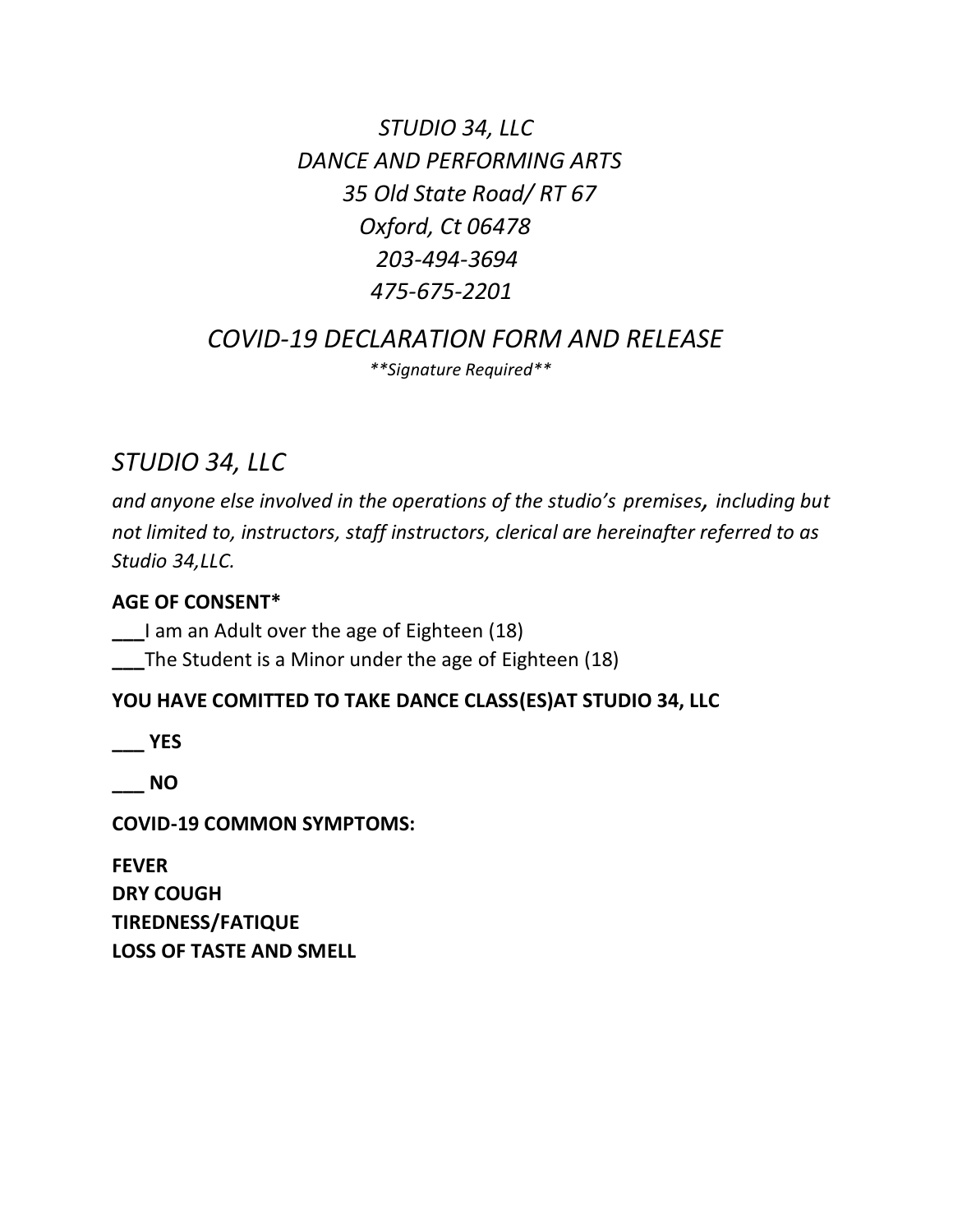# *COVID-19 DECLARATION FORM AND RELEASE*

 *\*\*Signature Required\*\**

#### **I agree to the following\***

Please read carefully and check the following:

\_\_\_I understand the Covid-19 symptoms.

\_\_\_I affirm that neither I, nor any member of my household, currently had or has experienced the symptoms of COVID-19 within the past 14 days. Furthermore, I will immediately inform Studio 34, LLC and discontinue classes if I, or any member of my household, develops any of the COVID-19 symptoms.

I affirm that neither I, nor any member of my household, has been diagnosed with COVID ! within the past 30days. Furthermore, I will immediately inform Studio34, LLC and discontinue classes if I, or any member of my household, is diagnosed with COVID-19.

\_\_\_I affirm that neither I, nor any member of my household, has knowingly been exposed to anyone diagnosed with COVID-19 within the past 30days. Furthermore, I will immediately inform Studio 34, LLC and discontinue classes if I, or any member of my household, is knowingly exposed to anyone diagnosed with COVID-19

I affirm that neither I nor any member of my household, has traveled outside of the country or to any city considered to be a "hot spot" for COVID-19 infections within the past 30 days. Furthermore, I will immediately inform STUDIO 34, LLC and discontinue classes once I. or any member of my household, returns from traveling outside the country or to any city considered to be a "hot spot" for COVID-19 infections.

\_\_\_I understand the Studio 34, LLC cannot be held liable for any exposure to the COVID-19 virus caused by any misinformation on this form or the health history provided by each Student.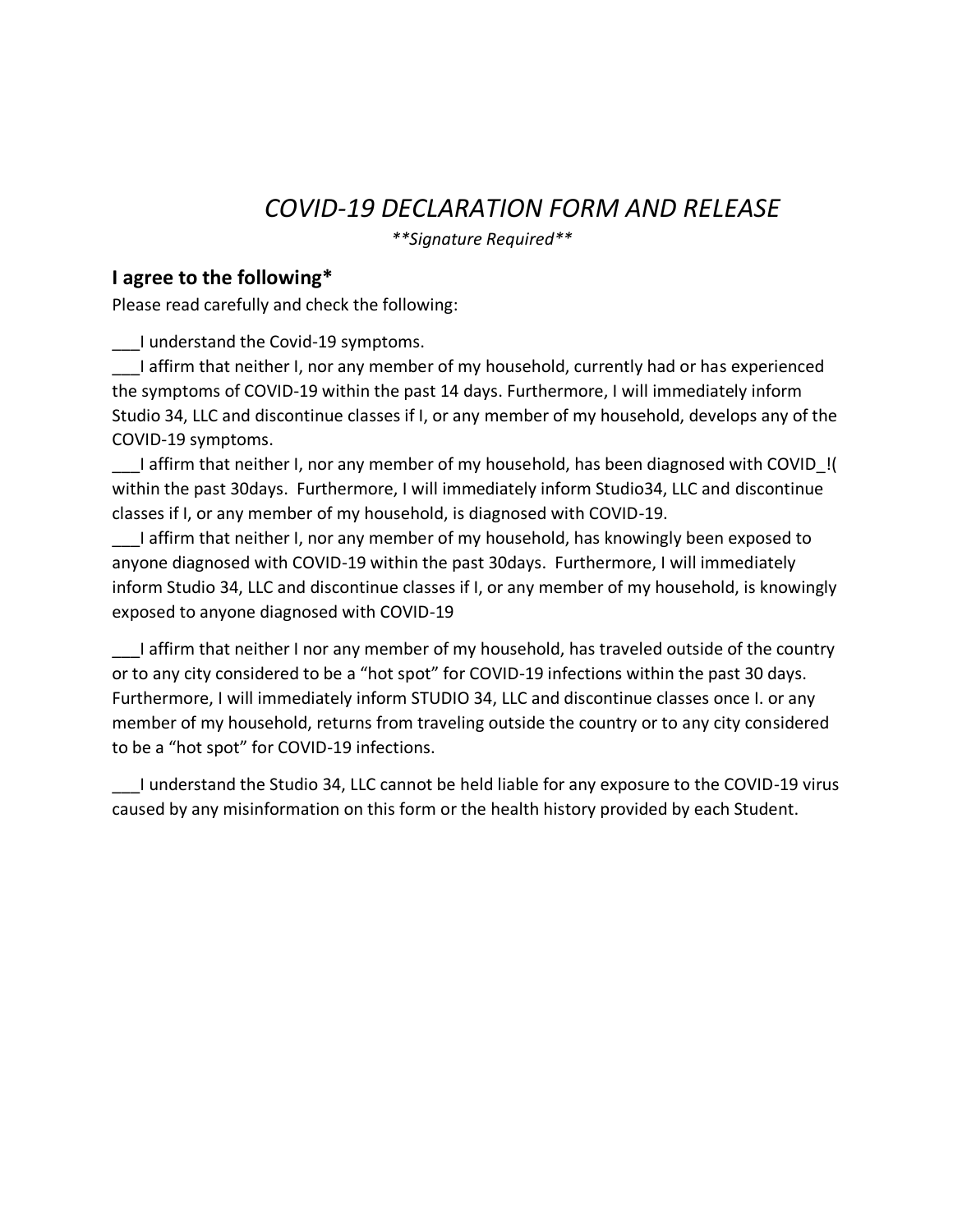## *COVID-19 DECLARATION FORM AND RELEASE*

 *\*\*Signature Required\*\**

Studio 34, LLC will be adhering to the following enhanced procedures to prevent the spread of COVID-19.

Our instructors and staff will……..

- **.** Clean/Disinfect frequently touched surfaces thoroughly and at regular intervals
- . Wash/Sanitize our hands before each session.
- . Always wear our masks.
- . Always maintain a safe distance.
- . Accommodate a limited number of students in each class to ensure physical distancing.
- .Schedule classes so as to allow time for cleaning/disinfecting surfaces and allow students to finish and leave the studio before the next set of students arrive.
- . Provide sanitizers in the reception area and other locations within the premises.

We are requesting that each of our students, please……

- .Parents and guardians please check your child's temperature prior to coming to Studio 34, LLC
- . Adults, over the age of Eighteen (18), Please check your temperature prior to coming to Studio 34, LLC. Does not apply as of May 2021
- . Always wear a face mask in and around Studio 34, LLC.
- . Use the hand sanitizer before entering and while exiting the studio
- . Carry their own water bottles for drinking water.